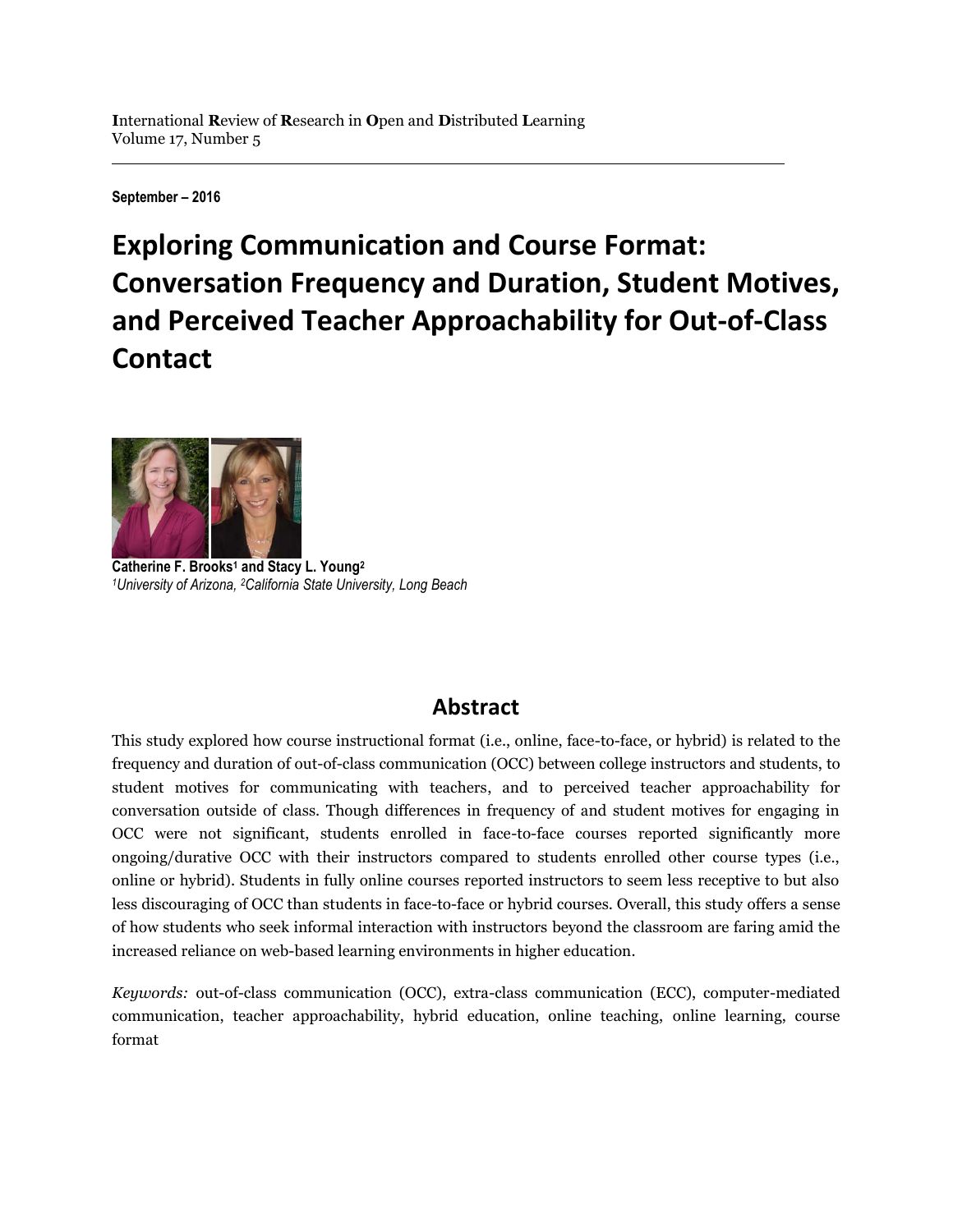# **Introduction**

Student perceptions in classrooms influence their propensity to seek out interaction with teachers beyond formal course settings, interaction that is often referred to as out-of-class communication (OCC). OCC is "student-faculty interaction [that happens] outside the traditional classroom" (Nadler & Nadler, 2000, p. 176). The importance of such informal communication between students and teachers has been well established in previous literature (e.g., Pascarella, 1980), and has been linked to increased student retention (Tinto, 1993), persistence (Pascarella & Terenzini, 1991), and motivation (Jaasma & Koper, 1999). A similar line of research on extra-class-communication (ECC) (e.g., Bippus, Kearney, Plax, & Brooks, 2003) also shows how productive informal contact outside of the formal classroom can be for students' learning experiences. As many educators and scholars interested in issues of pedagogy already know, the positive impact of informal talk between teachers and students beyond formal class instruction is profound.

The research on OCC to date, like that on ECC, has focused primarily on the traditional instructional format (i.e., face-to-face learning), but many campuses have expanded distance education efforts to include increased offerings of online or hybrid courses. With limited to no in-person communication in some types of courses, especially those formally online and involving distributed learners, teachers may have fewer (or different) strategies to connect with their students (e.g., teleconferencing, social media) compared to strategies that seem to work for on-campus instructional experiences. The nature of contemporary OCC (i.e., where and how it happens, frequency or length of contact) may have shifted away from formalized face-to-face office hours and toward online sites for OCC, for example. This study contributes to the growing conversation about communication in increasingly online learning environments or across classroom formats.

Classroom format has been measured differentially across studies (e.g., Nwabueze, 2006). Hybridized environments are those relying on face-to-face contact combined with distributed experiences (Brooks, 2010), and hybrid courses, in particular, are also often considered a blended design (Patchan, Schunn, Sieg, & McLaughlin, 2015). Three general course formats are the focus for this project: online, hybrid, and face-to-face. With a focus on the impact of learning environment and sets of learners, this research explores how these classroom formats relate to OCC frequency and duration, students' motivations for engaging in OCC with their instructors, as well as students' perceptions of teacher approachability.

# **Out-of-Class Communication**

Interaction outside of the classroom setting is important. It has been referenced differentially in the literature, but in general terms it refers to conversation that happens outside of the realm of course lecture, discussion, or similar formalized class talk. Early on, Pascarella (1980) wrote about "nonclassroom" contact or "students' informal contact with faculty" (p. 547), but over time Nadler and Nadler (2000) and many others (e.g., Aylor & Oppliger, 2003; Jaasma & Koper, 1999; Jones, 2008) began to reference "OCC contact" as involving office visits or "student-faculty interaction outside the traditional classroom" (Nadler & Nadler, p. 176). O'Keeffe's (2013) recent work exemplifies the continued relevence of the OCC construct, arguing the importance of student-faculty relationships and the primary role played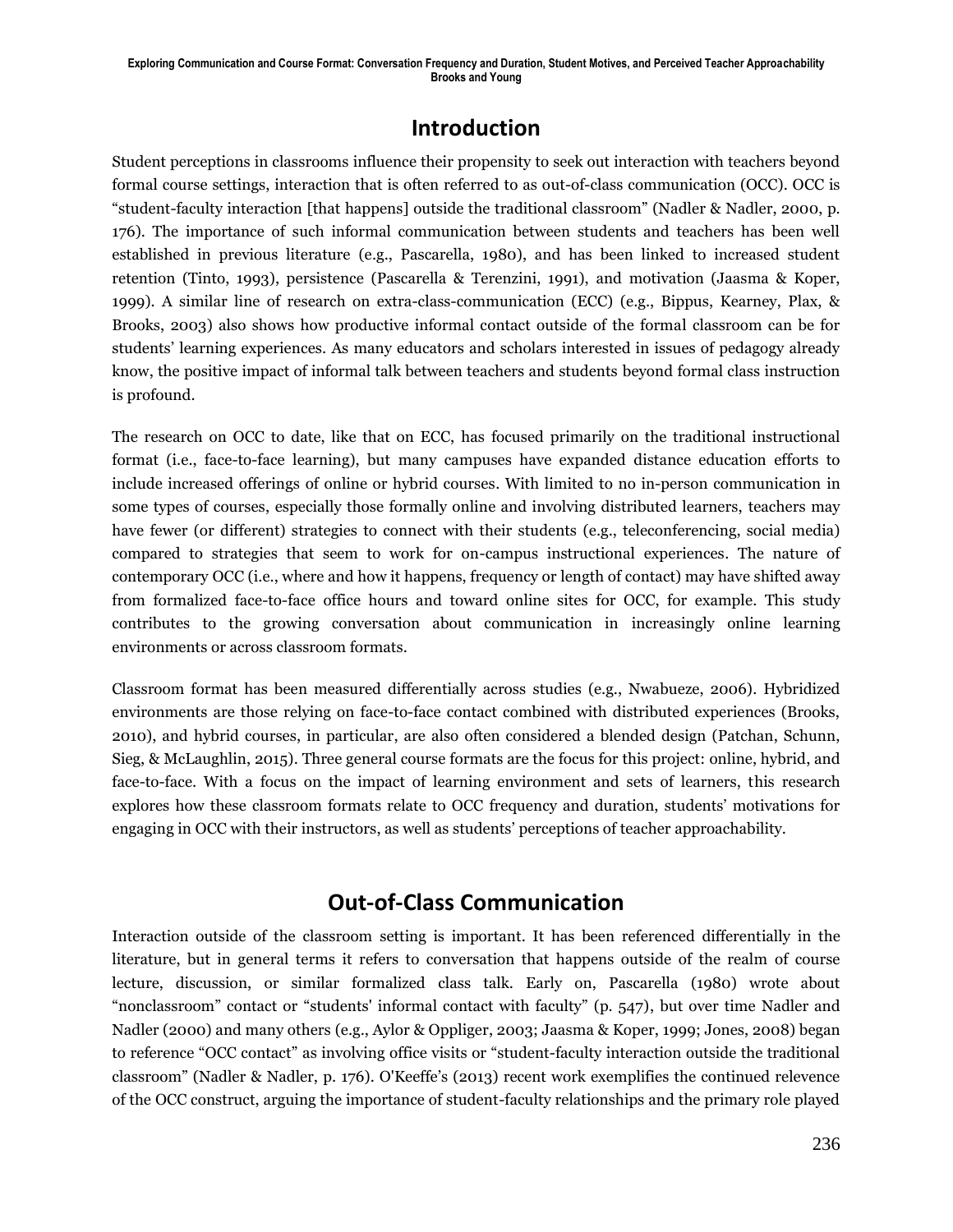by those connections in successful college experiences. Some scholars examine predictors of OCC, with teacher characteristics such as credibility (Myers, 2004) or instructor rapport (Sidelinger, Bolen, McMullen, & Nyeste, 2015), as well as student attributes like verbal aggression (Mansson, Myers, & Martin, 2012). In addition to examining what influences OCC, scholars have pointed to a variety of positive outcomes for students who engage in OCC with their instructors (e.g., Pascarella & Terenzini, 1991). The form of OCC has shifted somewhat over time with, most recently, studies of Facebook as an OCC tool that can be utilized to bring about positive learning outcomes (e.g., Bowman & Akcaoglu, 2014). So, while OCC once took place in offices and on sidewalks, similar informal communication now happens via email, social media tools, or through web-based course sites designed to encourage dialogue, questions, and informal discussion of course material. Anything not scripted as part of a formal lesson plan by a teacher (though the space may be created or offered by the teacher) can be conceived as OCC.

Though the terminology is not utilized for this study, as mentioned previously, extra class communication (ECC) is a related construct used widely in the literature. The history of OCC scholarship is linked by prior research on ECC and, therefore, is considered here. When scholars talk about OCC, they often point to additional research on ECC (e.g., Kelly, Keaten, & Finch, 2004), because both constructs similarly address teaching and learning beyond the formal class environment (i.e., online course sites, face-to-face classrooms). Fusani (1994) describes ECC as the kind of interaction that happens in such places as faculty offices or by chance on campus. Subsequent researchers (Bippus, Brooks, Plax, & Kearney, 2001; Bippus et al., 2003) propose that ECC is a more comprehensive construct relative to the emergence of OCC, because the ECC construct includes communication within the physical classroom space but outside of the scope of formal course instruction.

… [ECC] acknowledges that informal interactions can occur within the physical classroom setting as well as in other venues. In the broadest sense, ECC includes a wide variety of informal facultystudent contact such as that which occurs before and after class, in or outside of the physical classroom setting, spontaneously on campus, during official office hours, by appointment, or via technological media such as the telephone or the Internet. (Bippus et al., 2001, p. 16)

OCC is related to ECC, historically, and the OCC-ECC connection is worth reviewing for this project given that both constructs appear in related literatures. Both OCC and ECC are constructs that encompass the important beyond-class talk students need as part of successful educational experiences. However, given this study's examination of a variety of course types, to include those that do not involve a physical classroom context *per se*, and given ECC's inclusion of non-class talk within physical class walls, OCC seemed the most appropriate analytic focus for this study of informal talk that may happen in courses without physically bounded space.

Overall, the consensus on OCC is positive. "Not only do students and universities benefit from studentfaculty out-of-class communication (OCC) in terms of overall retention, but also students realize benefits in the improved nature of their college experience" (Jaasma & Koper, 1999, p. 41). Indeed, as cited previously, a long line of research in communication and education reinforces the many benefits of informal opportunities for conversation, information exchange, and instructional support for students. Though these interactions outside of the classroom are beneficial for students and universities, Jaasma and Koper (1999) show that these connections are actually quite rare for students. In addition, Jaasma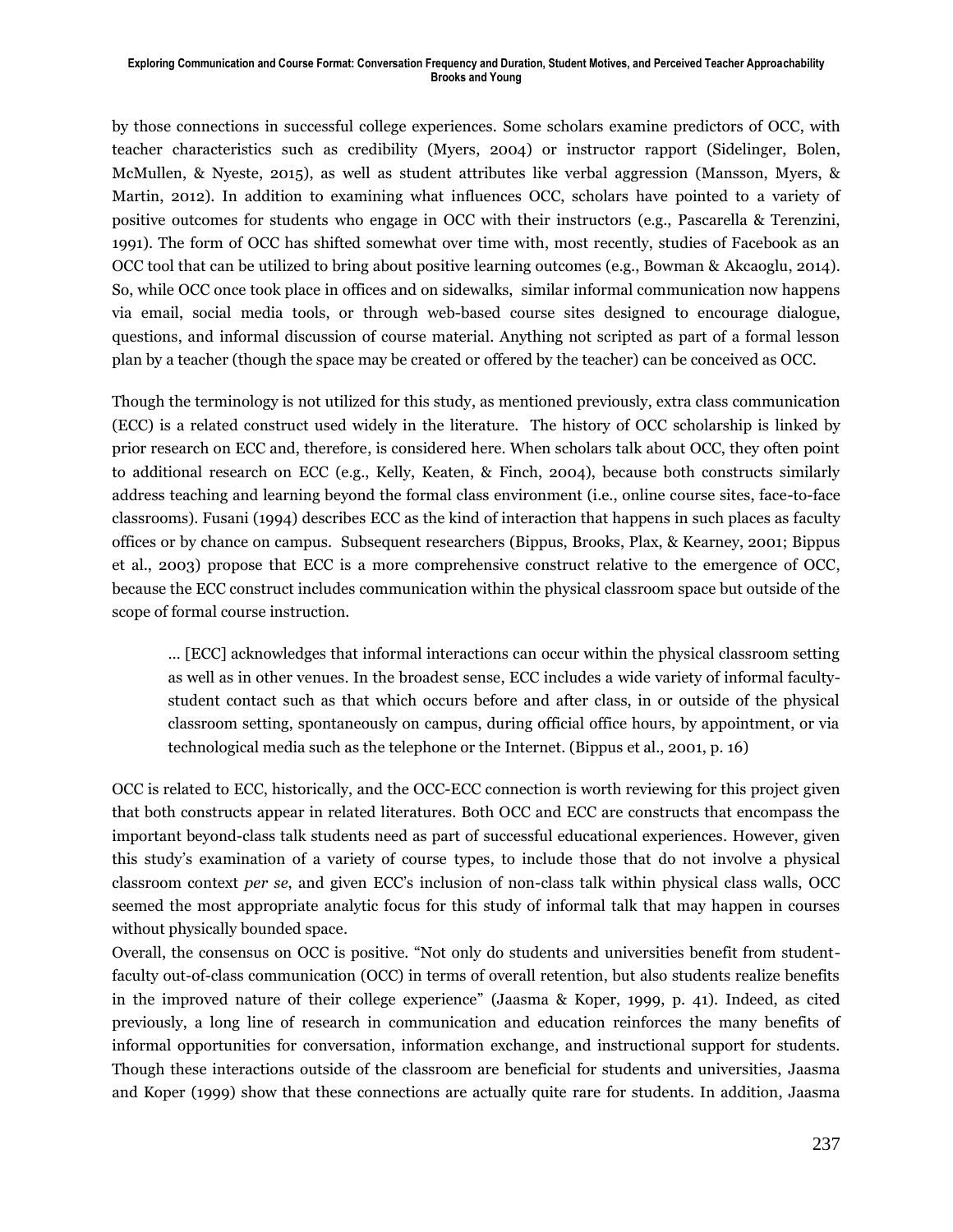and Koper reveal that OCC duration (conceived as length of visit) and frequency are related to in-class teacher communication behaviour (i.e., immediacy in their study). Jaasma and Koper (1999) assert that verbal immediacy is "closely linked to the frequency and length of OCC (in the office and informally)… [and] … faculty can increase the likelihood of OCC by using language that engages students and creates rapport" (p. 45). Perceptions like this were the focus of subsequent research (Bippus et al., 2001) that revealed that students making decisions about communication with their teacher "may put inordinate emphasis on a teacher appearing to be friendly and approachable" (p. 21) instead of thinking about the use of career or course-related information the faculty member can provide. This research follows these previous studies that raise questions about communication frequency and duration, as well as the impact of teacher behaviour (e.g., approachability) on students' motivation to take advantage of OCC opportunities. Certainly many studies have examined the factors that impact students' informal communication with their teacher, and a large body of research has examined student motivation to communicate more generally (e.g., Martin, Mottet, & Myers, 2000; Myers, Martin, & Mottet, 2002). However, this study is unique from these other previous studies because it asks questions about these and related factors across hybrid, distance/online, and face-to-face courses —courses in which instructor behaviour may be perceived or evaluated differently by students.

### **Primary Research Questions**

Given the importance of informal student faculty interaction for students and institutions of higher education, how these out-of-class and sometimes "chance" meetings take place in the context of increasingly web-based courses is an important site for scholarly interrogation. Across disciplines of education and communication, and in fact, across the academy, understanding the potential influence of emerging technologies on students' abilities to informally contact professors for interaction is of paramount importance. The present study intervenes in this particular area to examine relationships between classroom format and variables identified previously in OCC or ECC literature: frequency and duration of contact, student motives to seek out OCC with their professors, and perceived teacher approachability for such interactions.

Researchers (e.g., Jaasma & Koper, 1999) have suggested the relative infrequency with which students seek out informal communication with their teachers. So, this study explores the impact of course format on OCC frequency and duration as a way to simply "take a temperature" on the evolving nature of informal faculty-student contact in differing types of courses. To do so, this first research question is posed:

RQ1: How is the instructional format of a class (face-to-face, hybrid, or online) related to the frequency and duration of out-of-class communication?

Certainly of interest for educators and researchers alike are the motives students have for seeking out communication with their professors. There are a variety of motives for seeking out communication with instructors that have been delineated in prior research (Martin, Myers, & Mottet, 1999; Myers et al., 2002), and this study builds on that work by analysing how those motives play into students' interest in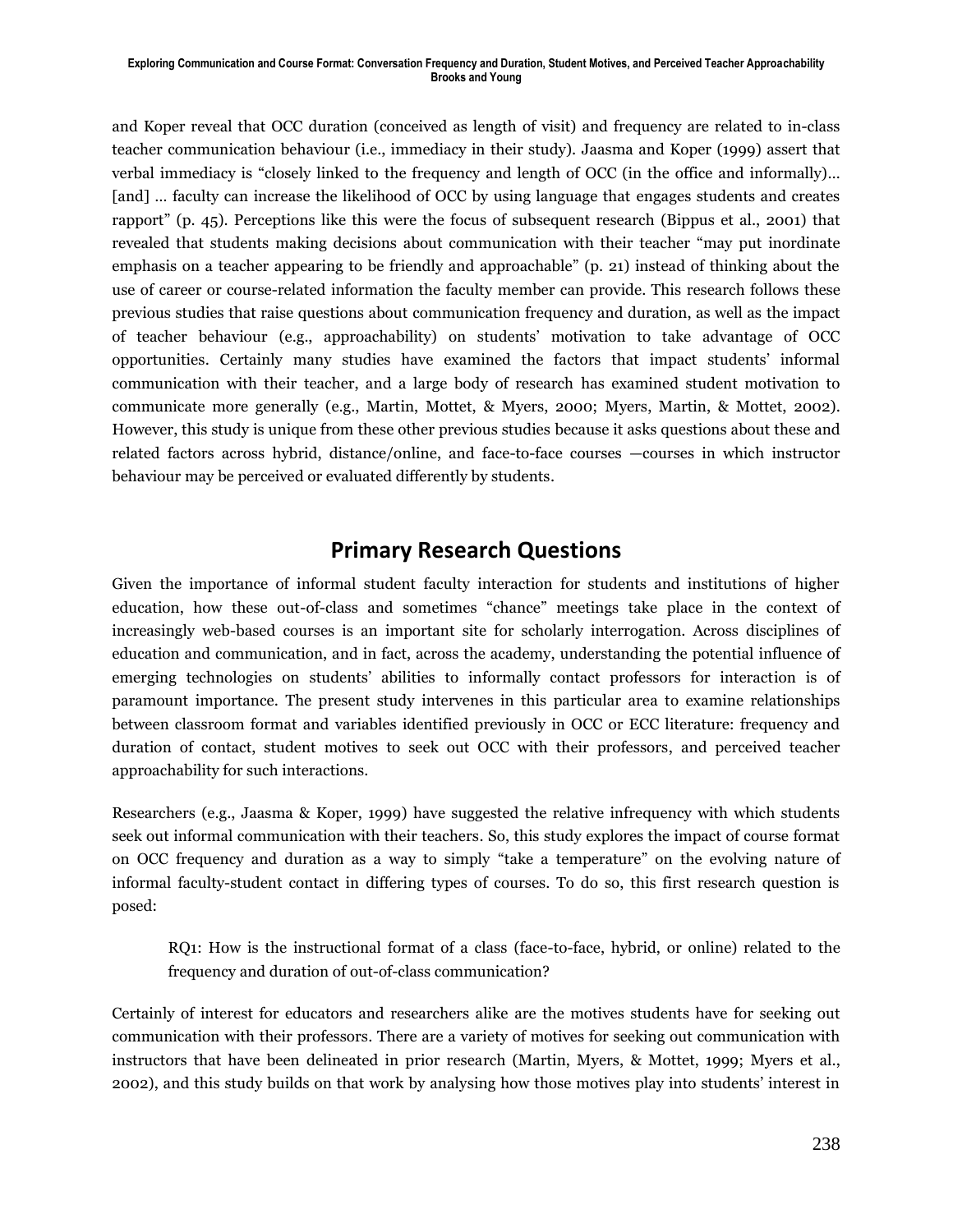OCC across courses of differing format. To explore students' motives for seeking out OCC, the following question is raised:

RQ2: How is instructional format of a course (face-to-face, hybrid, or online) related to students' motives for engaging in OCC with their teachers?

Given the previous research that shows the influence of perceived teacher communication behaviour variables such as immediacy (Jaasma & Koper, 1999) or accessibility (Bippus et al., 2001)—this study examined the ways in which classroom format correlates with student perceptions of teacher approachability. To illuminate variability in students' perceptions of approachability across instructional format, this third and final research question addressed:

RQ3: How is instructional format related to student perceptions of their teacher's approachability?

## **Method**

### **Participants, Procedures, and Descriptive Information**

Four hundred ninety-five students (161 males, 333 females, and 1 declined to report) recruited from a large public southwestern university completed an online survey outside of class time regarding communication with a current professor. Modelling a procedure similar to the one originally created by Plax, Kearney, McCroskey, and Richmond (1986), participants were instructed to reflect and report on the instructor from the class they engaged with just before or immediately after the class offering this research participation opportunity. The sample consisted of freshmen (*n* = 238, 48.1%), sophomores (*n* = 89, 18.0%), juniors (*n* = 63, 12.7%), seniors (*n* = 90, 18.2%), and graduate students (*n* = 15, 3.0%). Participants ranged in age from 18-57 (*M* = 20.63, *SD* = 4.36).

Following an institutional research review board's approved procedures, all student participants provided informed consent before completing their online survey. To begin the survey itself, students provided descriptive information about themselves and the class about which they were basing their responses. Not surprising, given the predominantly freshmen sample, most individuals reported on a lower division course  $(n = 334, 67.5\%)$  and the content taught in their class dealt primarily with the humanities and liberal arts ( $n = 328, 66.3\%$ ). Three hundred and fourteen students (63.4%) reported on a hybrid (half online, half face-to-face) course, with 48 (9.7%) using a fully online course, and 133 (26.9%) reflecting on a face-to-face only course as the basis for their responses.

To gain an understanding of the nature of their communication with their instructor, students were asked a series of questions. They reported on the primary mode of communication with their professor outside of class: email via computer, tablet, or mobile device (*n* = 354, 71.5%), web-based courseware or discussion boards set up for the class (*n* = 68, 13.7%), face-to-face meetings (*n* = 63, 12.7%), social media sites such as Facebook, Twitter, Instagram ( $n = 5, 1.0\%$ ), text message via tablet or mobile device ( $n = 1$ , .2%), telephone voice calls via landline or mobile phone  $(n = 1, 0.2)$ , and other  $(n = 3, 0.6)$ . They indicated the most common location for contact with their instructor: online/mediated/not face-to-face (*n*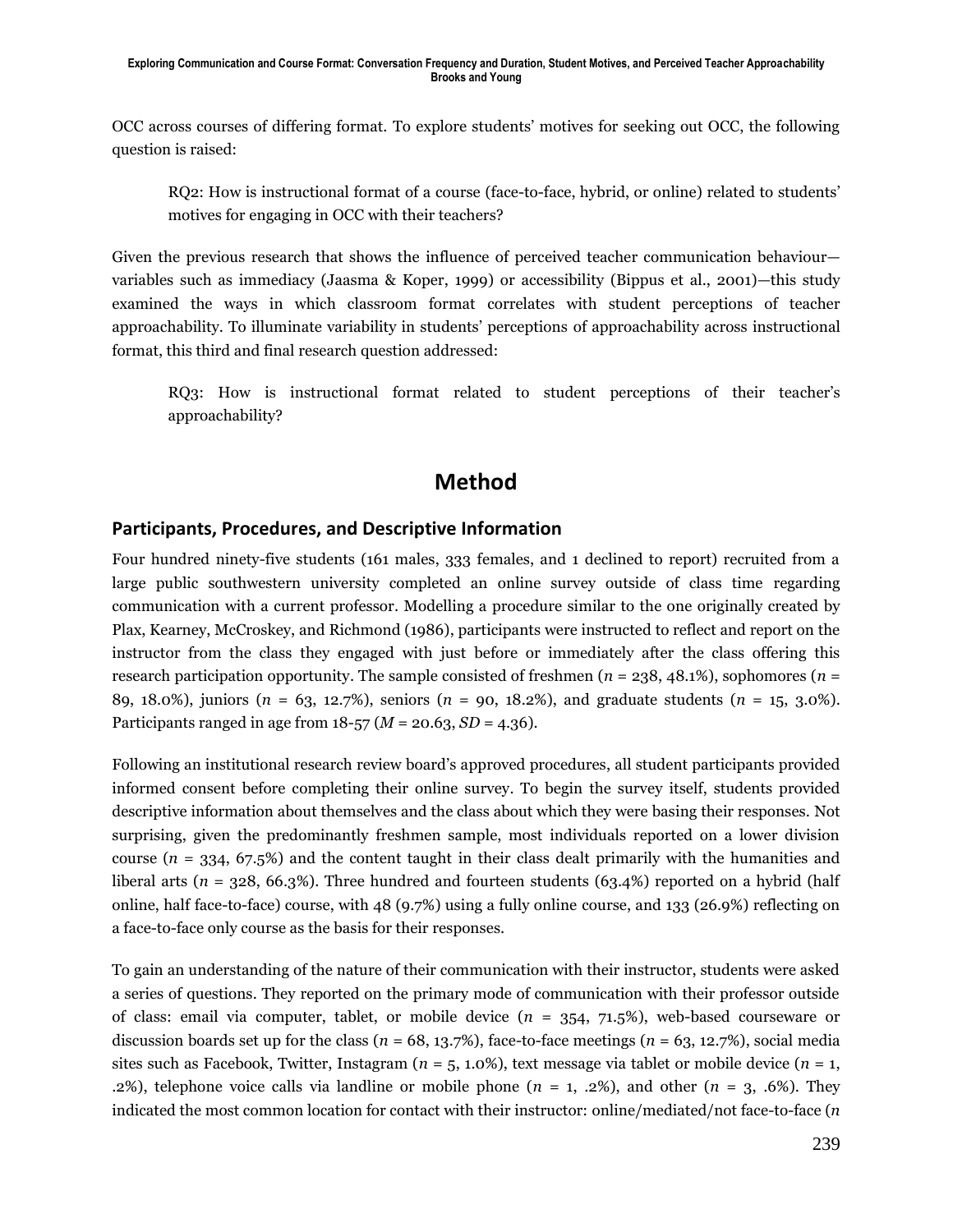$=$  377, 76.2%), instructor's office/face-to-face  $(n = 89, 18.0\%)$ , not in instructor's office but on campus/face-to-face (*n* = 21, 4.2%), and other (*n* = 8, 1.6%). Finally, they described the back-and-forth, ongoing length, or conversational nature of their communication with their instructor, with most participants indicating a brief exchange (*n* = 295, 59.6%), followed by no durative/back-and-forth conversations (*n* = 140, 28.3%), and some lengthy conversations (e.g., more than 15 minutes of vocal talk or multiple text-based exchanges over an extended period of time) (*n* = 53, 10.7%).

### **Measures**

To measure students' perceptions of the frequency of their communication with their instructor, a modified version of the Young, Kelsey, & Lancaster (2011) measure of teacher's email frequency was utilized; the measure was altered by substituting the phrase "communicate outside of class" in place of the word "email." This five-item measure employed a 5-point response Likert scale (1 = *strongly disagree* and 5 = *strongly agree*), with items such as "My teacher and I communicate outside of class often" and "My teacher and I communicate outside of class regularly." Composite scores ranged from 1.00 to 5.00 (*M* =  $2.53, SD = .95, \alpha = .89$ .

Students' views of their teacher's approachability were assessed using Bippus et al., (2001) instructor accessibility scale. This measure includes 13 items assessing perceived social accessibility (e.g., "My teacher encourages students to meet with him/her outside of class"; "My teacher is very receptive to students dropping by his/her office"). This measure used a 5-point response Likert scale (1 = *strongly disagree* and 5 = *strongly agree*). Given the size of this measure, an exploratory factor analysis using oblimin rotation was conducted to examine its unidimensionality. To be retained in the model, items were required to have a .60 minimum for the primary loading and .40 maximum for any other loadings. Two items failed to meet these criteria ("My teacher makes it easy to ask questions before and after class" and "My teacher is very attentive to students outside of class"). The resulting model yielded two distinct factors accounting for 71% of the variance: four items composing Instructor Receptivity to OCC and 7 items for Instructor Discouragement to OCC. See Table 1. Composite scores ranged from 1.00 to 5.00 (*M*  $= 3.71, SD = .65, \alpha = .84$ ) for Instructor Receptivity and from 1.14 to 5.00 for Instructor Discouragement  $(M = 3.94, SD = .71, \alpha = .93).$ 

Table 1

### *Item Loadings for Teacher Approachability Exploratory Factor Analysis*

| <b>Item</b>                                                  | Instructor<br><i>Discouragement</i> | Instructor<br>Receptivity |
|--------------------------------------------------------------|-------------------------------------|---------------------------|
| My teacher seems impatient about interacting with            |                                     |                           |
| students outside of class                                    | .899                                |                           |
| My teacher doesn't seem to have time outside of class for    |                                     |                           |
| students' concerns.                                          | .893                                |                           |
| My teacher seems too rushed to deal with students outside    |                                     |                           |
| of class.                                                    | .875                                |                           |
| I find it difficult to approach my teacher outside of class. | .851                                |                           |
| My teacher discourages student contact outside of class.     | .826                                |                           |

 $\_$  ,  $\_$  ,  $\_$  ,  $\_$  ,  $\_$  ,  $\_$  ,  $\_$  ,  $\_$  ,  $\_$  ,  $\_$  ,  $\_$  ,  $\_$  ,  $\_$  ,  $\_$  ,  $\_$  ,  $\_$  ,  $\_$  ,  $\_$  ,  $\_$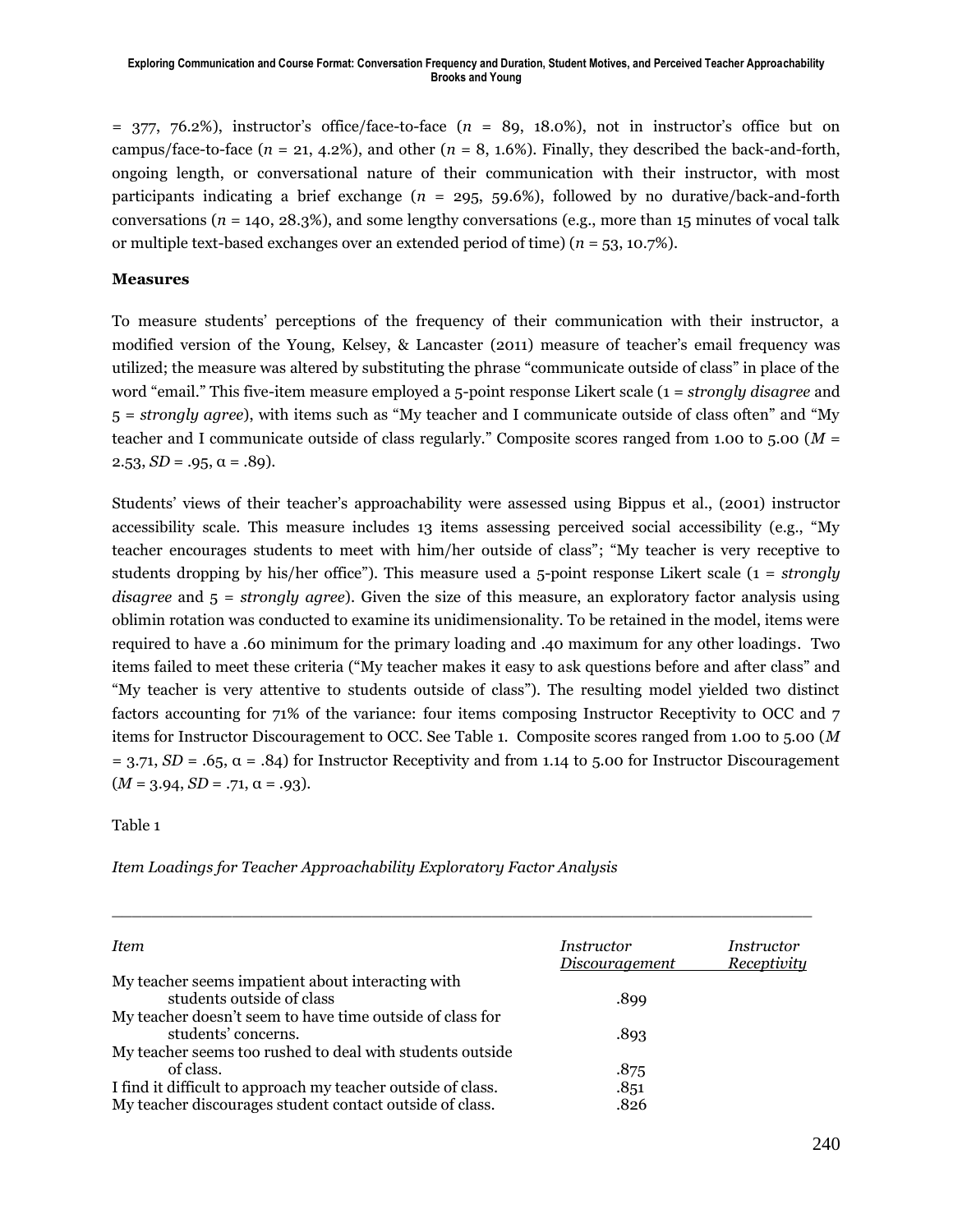| My teacher seems distant when interacting with students              |      |      |
|----------------------------------------------------------------------|------|------|
| outside of class.                                                    | .822 |      |
| My teacher gets annoyed when students try to talk to                 |      |      |
| him/her outside of class or office hours.                            | .718 |      |
| My teacher wants us to come by and visit him/her in the office.      | .912 |      |
| My teacher is very receptive to students dropping by his/her office. |      |      |
| My teacher encourages students to contact him/her outside of class.  | .811 |      |
| My teacher is never too busy to talk with students outside of class. |      | .740 |
|                                                                      |      |      |

In investigating students' motives for communicating with their instructor outside of class, a modified version of Martin et al., (1999) Student Communication Motives scale was used. This measure originally consisted of 54 items assessing five different reasons why students may communicate with their instructor outside of class, including relational motives (i.e., developing relationships), functional motives (i.e, obtaining information), excuse-making motives (i.e., to offer excuses), participation motives (i.e., to contribute questions or comments), and sycophancy motives (i.e., image management). The creators of the measure subsequently and successfully reduced the number of items on the measure to 30 (Myers et al., 2002). To attempt to further consolidate the measure in an effort to minimize participant attrition on this survey, the top three item loadings on each of the five factors reported by Martin et al., (1999) were selected for use in this project, which reduced the measure to 15 items, with three items per factor. Individuals responded to each item using a 5-point Likert-type scale, 1 = *not at all like me* to 5 = *exactly like me*. To ensure the stability of the proposed five factor model, all 15 items were submitted to a confirmatory factor analysis. In addition to the chi-square statistic, the non-normed fit index (NNFI), comparative fit index (CFI), and root mean square error of approximation (RMSEA) were also examined to assess model fit. Based on the CFA parameters discussed previously, the resulting CFA yielded a reasonable fit, *χ <sup>2</sup>* (80) = 321.219, *p* = .000; NNFI = .919, CFI = .937, RMSEA = .079. Composite scores for each factor were as follows: *Relational motive* (range = 1.00-4.67,  $M = 2.09$ ,  $SD = .98$ ,  $\alpha = .89$ ), *functional motive* (range = 1.00-5.00, *M* = 3.79, *SD* = .86, α = .79), *excuse-making motive* (range = 1.00- 5.00, *M* = 2.49, *SD* = 1.08, α = .85), *participation motiv*e (range = 1.00-5.00, *M* = 2.76, *SD* = .99, α = .74), and *sycophancy motive* (range = 1.00-5.00,  $M = 1.86$ ,  $SD = .85$ ,  $\alpha = .83$ ).

### **Results**

A summary of the results can be found in Table 2 below. In examining how the course format of a class (face-to-face, hybrid, or online) relates to the frequency and duration of communication (RQ 1), findings revealed no significant differences between course format on frequency of OCC, *F* (488) = 1.191, *ns*. However, students enrolled in face-to-face classes engaged in more ongoing/durative OCC with their professors (*M* = 1.99, *SD* = .60) than did those in hybrid (*M* = 1.76, *SD* = .59) or online classes (*M* = 1.73, *SD* = .64), *F* (487) = 7.493, *p* < .001.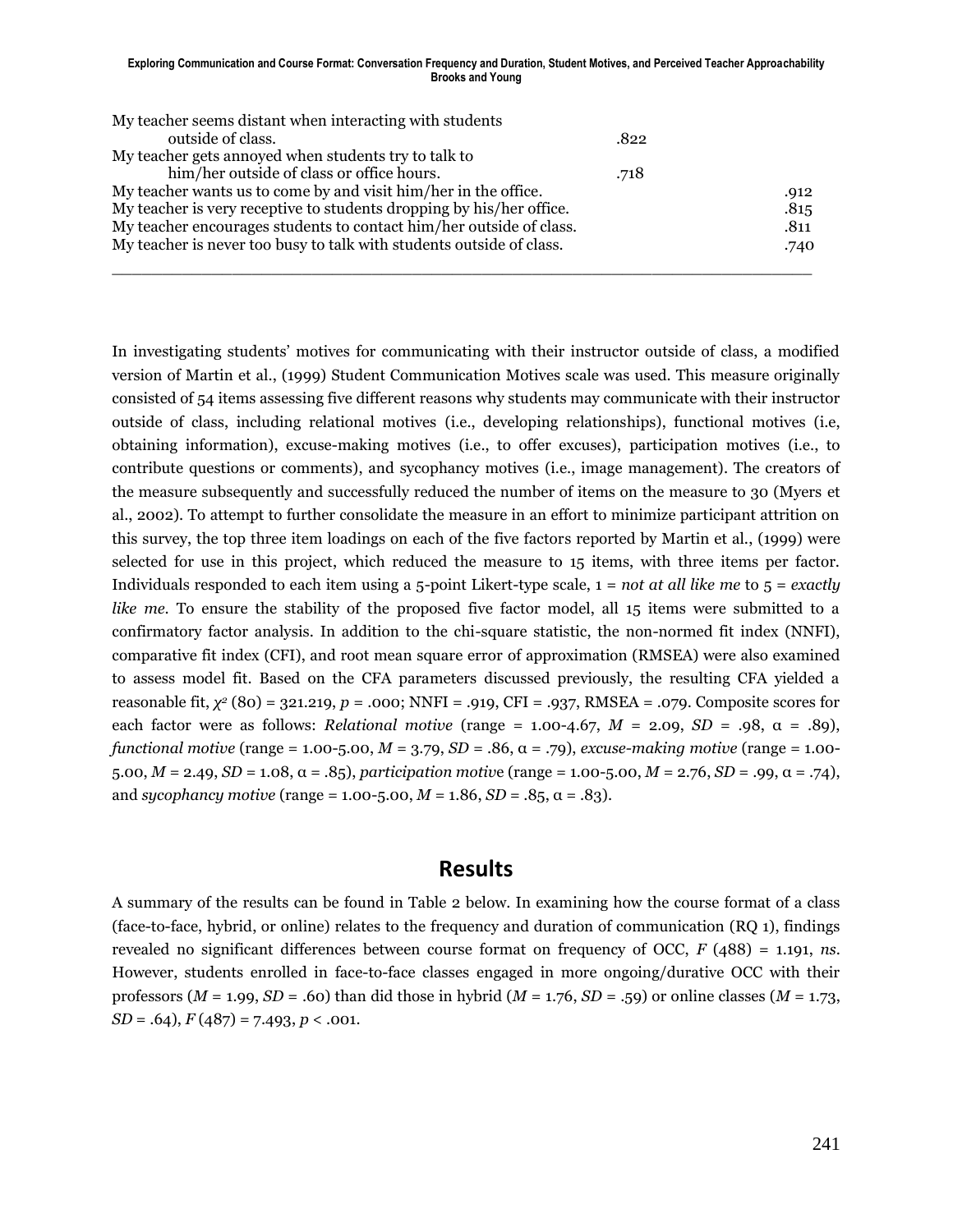#### Table 2

### *Summary of Results*

|                                       |                  | Online |           | Hybrid |      | Face-to-Face |      |
|---------------------------------------|------------------|--------|-----------|--------|------|--------------|------|
|                                       | F(df)            | М      | <i>SD</i> | М      | SD   | М            | SD   |
| Contact (RQ 1)                        |                  |        |           |        |      |              |      |
| Frequency                             | 1.191(488)       | 2.72   | .92       | 2.50   | .92  | 2.55         | 1.01 |
| Duration                              | $7.493(487)$ **  | 1.73   | .64       | 1.76   | .59  | 1.99         | .60  |
| <b>Student Motives (RQ 2)</b>         |                  |        |           |        |      |              |      |
| Relational                            | 2.209(490)       | 2.14   | 1.06      | 2.02   | .94  | 2.23         | 1.04 |
| Functional                            | .491(492)        | 3.78   | .80       | 3.77   | .90  | 3.85         | .80  |
| Participation                         | .035(486)        | 2.72   | 1.05      | 2.76   | .99  | 2.76         | .96  |
| Sycophancy                            | .281(486)        | 1.77   | .99       | 1.87   | .84  | 1.86         | .81  |
| <b>Excuse-Making</b>                  | $2.884(490)$ *   | 2.84   | 1.12      | 2.46   | 1.06 | 2.43         | 1.09 |
| <b>Teacher Approachability (RQ 3)</b> |                  |        |           |        |      |              |      |
| Receptiveness                         | $11.652(490)$ ** | 3.29   | .66       | 3.77   | .61  | 3.70         | .69  |
| Discouragement                        | $8.518(491)$ **  | 3.54   | .69       | 3.97   | .72  | 4.02         | .68  |
| $* p = .05$                           |                  |        |           |        |      |              |      |
| ** $p < .001$                         |                  |        |           |        |      |              |      |

The next research question (RQ 2) examined how the course format of a class (face-to-face, hybrid, or online) shapes students' motives for engaging in OCC with their teacher. Results revealed no significant differences between course format and *relational motive, F* (490) = 2.209, *ns*; *functional motive, F* (492) = .491, *ns*; *participation motiv*e, *F* (486) = .035, *ns*; and *sycophancy motive*, *F* (486) = .281, *ns*. The *excuse-making motive* approached significance,  $F(490) = 2.884$ ,  $p = .05$ .

 $\_$  ,  $\_$  ,  $\_$  ,  $\_$  ,  $\_$  ,  $\_$  ,  $\_$  ,  $\_$  ,  $\_$  ,  $\_$  ,  $\_$  ,  $\_$  ,  $\_$  ,  $\_$  ,  $\_$  ,  $\_$  ,  $\_$  ,  $\_$  ,  $\_$ 

The final research question (RQ 3) investigated whether the type of course format affects students' perceptions of their teacher's approachability. Results revealed that mode of instruction affects students' views of their instructor's receptiveness to OCC, *F* (490) = 11.652, *p* < .001, and his/her discouragement of OCC,  $F(491) = 8.518$ ,  $p < .001$ . Students enrolled in fully online classes found their teachers to be less receptive to OCC ( $M = 3.29$ ,  $SD = .66$ ) than students in hybrid ( $M = 3.77$ ,  $SD = .61$ ) or face-to-face classes  $(M = 3.70, SD = .69)$ . Yet, students in fully online classes also reported their instructors as being less discouraging of OCC ( $M = 3.54$ ,  $SD = .69$ ) than their hybrid ( $M = 3.97$ ,  $SD = .72$ ) and face-to-face counterparts  $(M = 4.02, SD = .68)$ .

## **Conclusions and Implications for Distance Education**

Because we know communication-related factors correlate with students' emotions (e.g., Brooks & Young, 2015; Titsworth, Quinlan, & Mazer, 2010) as well as student satisfaction and motivation (e.g., Jones, 2008) in face-to-face classrooms, this study examined an important communication variable (OCC) across course format. In this study, course format (online, hybrid, or face-to-face) did not seem to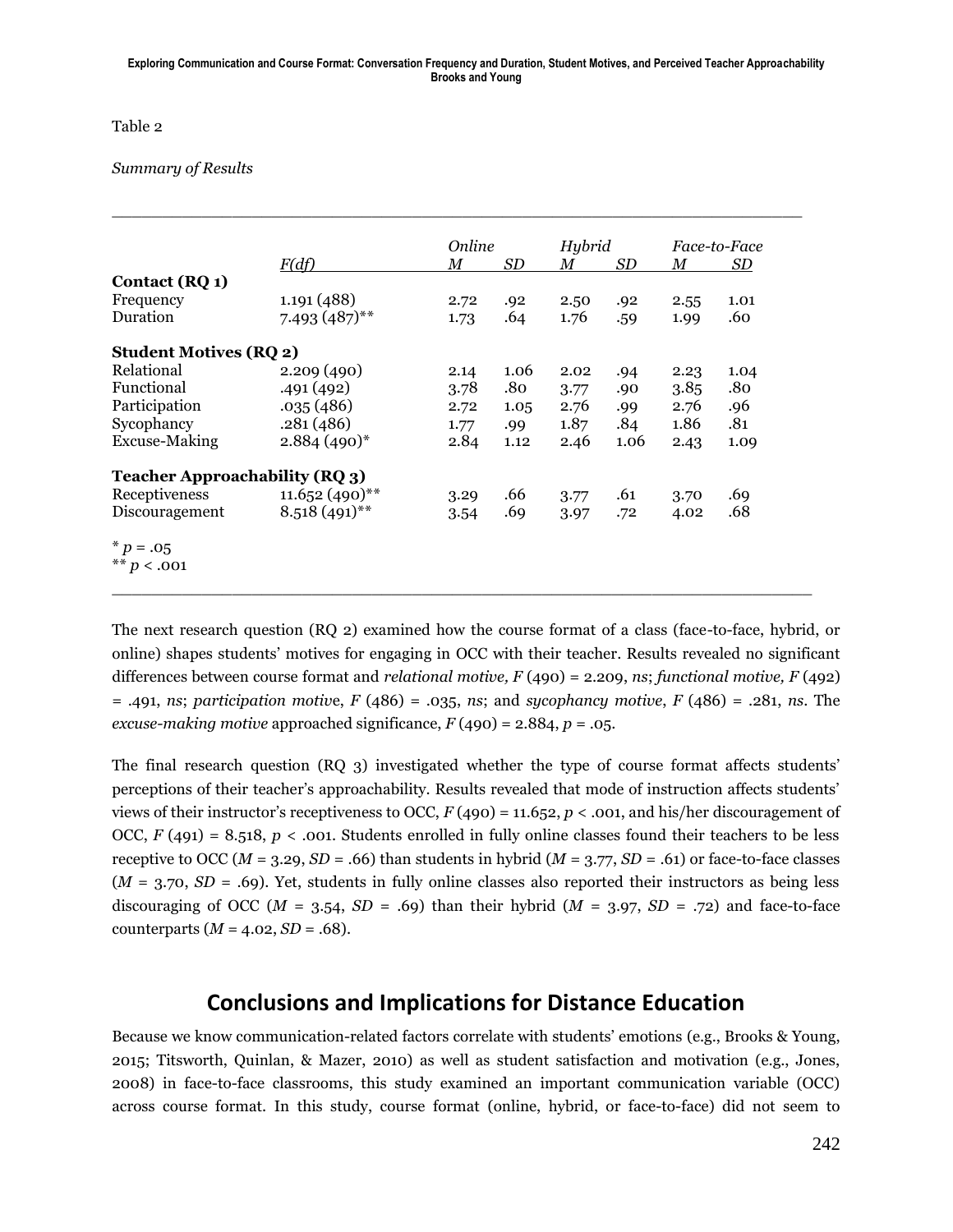influence the frequency of OCC, but it did relate to the durative nature of OCC, with face-to-face designs promoting the most ongoing OCC. Students were more likely to continue to engage in OCC with their professors in their face-to-face classes than in any other instructional format. As more and more courses move online, or partially online, students may move away from maintaining ongoing contact with professors outside of class. Alternatively, students who do not wish to have face-to-face with their professors may be predisposed to enrolling in technology-based courses. Certainly OCC has been examined in a variety of contemporary learning contexts, and students have been asked directly about the kinds of asynchronous or synchronous channels they prefer for communication with their teachers (e.g., Kelly, Keaten, & Finch, 2004). New OCC tools like Facebook have also been the focus of scholarly research (e.g., Bowman & Akcaoglu, 2014). Alongside these studies though, this current project shows that the nature of OCC shifts as it happens across environments and for differing students. This study and others like it are important given some of the changes in higher education internationally toward an increasingly number of courses and programs online.

Although students' motives for communicating with their professors did not change depending on course instructional format, one motive did approach significance. Specifically, students in online classes were slightly more likely to engage in OCC with their professors for excuse-making than were students in hybrid or face-to-face courses. Excuses for inadequacies, late papers, or missed activities may be more prevalent in online courses given the intrinsic motivation and increased need in those courses for selfdirected learning. Future studies may need to tease out how or whether students may, in fact, miss more activities, complete more late papers than they do in face-to-face or blended courses—those in which they have to physically face instructors. These factors may indeed influence the nature of OCC across distance education experiences.

In this study, students in online classes felt their professors were less receptive to OCC, but also less discouraging of it, compared to students in hybrid and face-to-face classes. In other words, students believed that the professors in their online classes were less encouraging and inviting of OCC, but they also found them to be less impatient, rushed, and distant while engaging in OCC. The mode of communication likely shapes this perception, with online instructors having few opportunities to encourage OCC but greater flexibility in engaging in it via email, social media, or other virtual modes of talk. Online instructors may, in fact, have fewer opportunities to actually convey impatience using nonverbal cues or otherwise, even when engaging via videoconference or similar tools. At least generally, this finding squares with research suggesting similar mixed findings – that sometimes online instruction is viewed as both more favourable and less favourable at the same time (e.g., Rovai, Ponton, Derrick, & Davis, 2006). Also, the reason for this finding may be most simply that online faculty are viewed more favourably for some things – like OCC availability – compared to their face-to-face counterparts given the lack of (or differentially available) social cues.

## **Study Limitations**

While this study was an initial road into a series of OCC studies in contemporary classrooms, the research is limited in its broad sweep of data collection. Indeed, to explore OCC across multiple instructional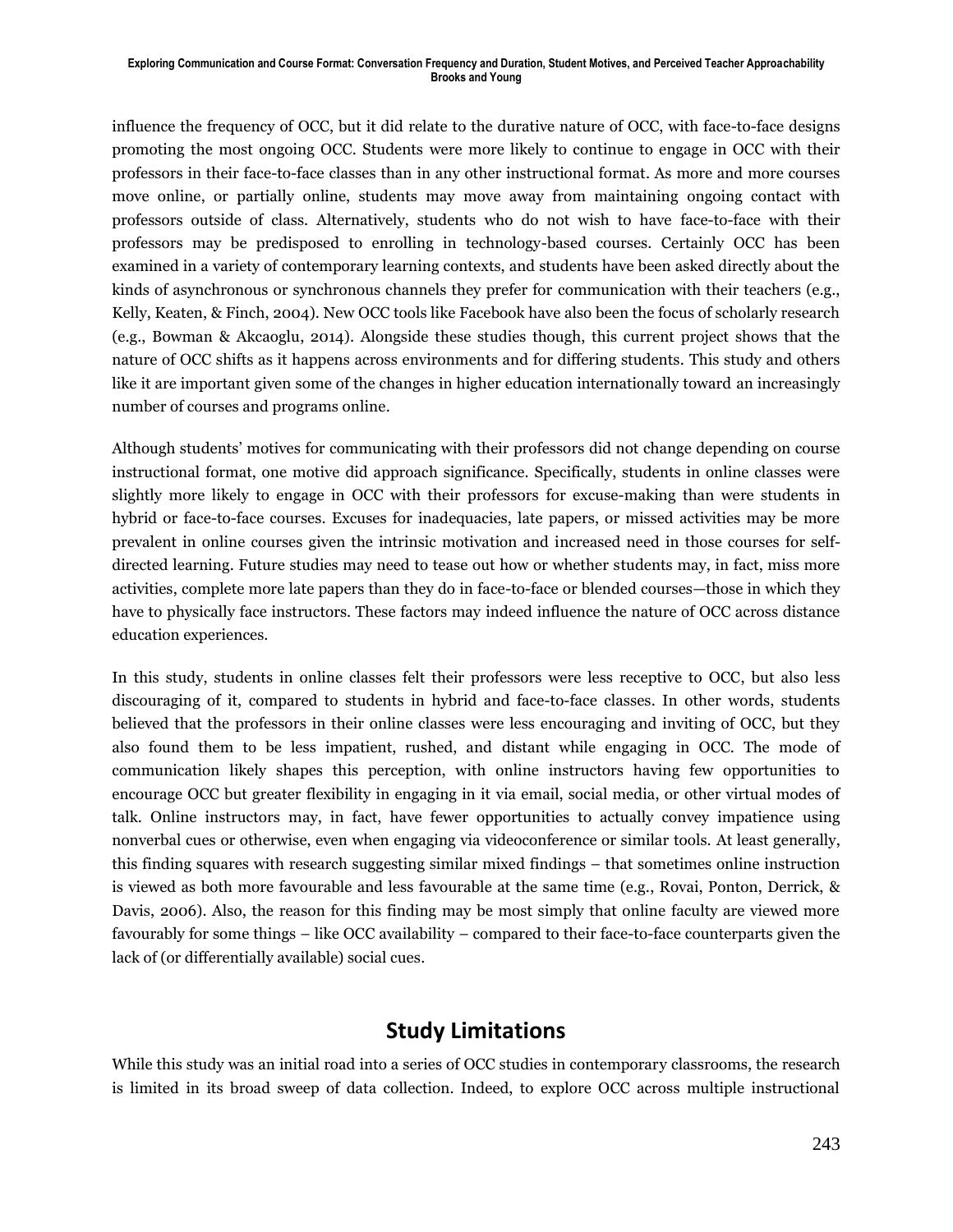design formats, we solicited data from a wide variety of students in varied courses all taught by differing instructors. Because each class had a different instructor and given that teacher behaviour is known for its influential relationship with OCC, the impact of classroom format is to some degree mediated or moderated by individualized teacher approaches. Future research needs to build on this starting point to ascertain the relationship between teacher behaviour and format on OCC and related outcomes. Moreover, and related to this issue with comparisons across classroom formats, are questions about teacher and student propensities that draw themselves initially to certain course formats. Instructors with a certain style of teaching or students with particular learning needs or personalities may find themselves gravitating toward different types of instructional formats that rely on computing differentially. Students and teachers may also have distinct expectations for differing types of classrooms. Both may come to distinct types of courses with certain assumptions about the nature of communication in that course type. Therefore, teacher and student style, behaviours, expectations, and related variables in relation to classroom format and OCC should be interrogated and expanded upon in subsequent related research. This and other ideas for subsequent scholarly work in this area are examined next.

## **Directions for Future Research**

Given the importance of OCC in a variety of course types (to include distance learning environments) advances in online technology that allow for more traditional interaction to occur between teachers and students will be important to continually observe while moving forward. For example, tools such as Go-To-Meeting or Google Hangout, allow for more and increasingly flexible OCC situations to arise. Contemporary OCC for online learners can be just-in-time, when student needs or questions emerge. Interaction may be durative yet somehow less rich or rewarding for certain students in some environments, and similarly, instructor-related predictors may behave differently across platforms and tools as this current study suggests. Subsequent research should look more closely at OCC in online courses specifically in order to uncover more about the nature of teacher OCC invitations, or how students perceive their teachers' accessibility and receptivity for differing types of OCC and via particular tools. Indeed, future scholarly work needs to address how new technologies enhance and shape factors like conversational frequency and duration, student motives, and perceived teacher approachability for student-teacher interaction.

Students' motives for OCC with professors, need additional and more focused scholarly interrogation in order to actually tease out the types of talk and what kinds of information students seek (e.g., careerrelated, psycho-social, course advice) or mean to share (e.g., personal, identity-related, explanations, or excuses) across formats, conversational tools, or amid variegated instructional course designs. Most certainly we have a lot of work to do in order to truly understand how students obtain certain kinds of information and how they engage in their own identity work (e.g., excuse-making or image management) online, across cultures, and in instructional contexts. Internationally, sites for OCC will differ given varying trends for hardware, courseware and even browsers. Future studies thus ought to examine how these trends as informed by geography, culture, as well as issues of access and digital division (e.g., Yates, Kirby & Lockley, 2015) impact instructional variables like teacher-student OCC.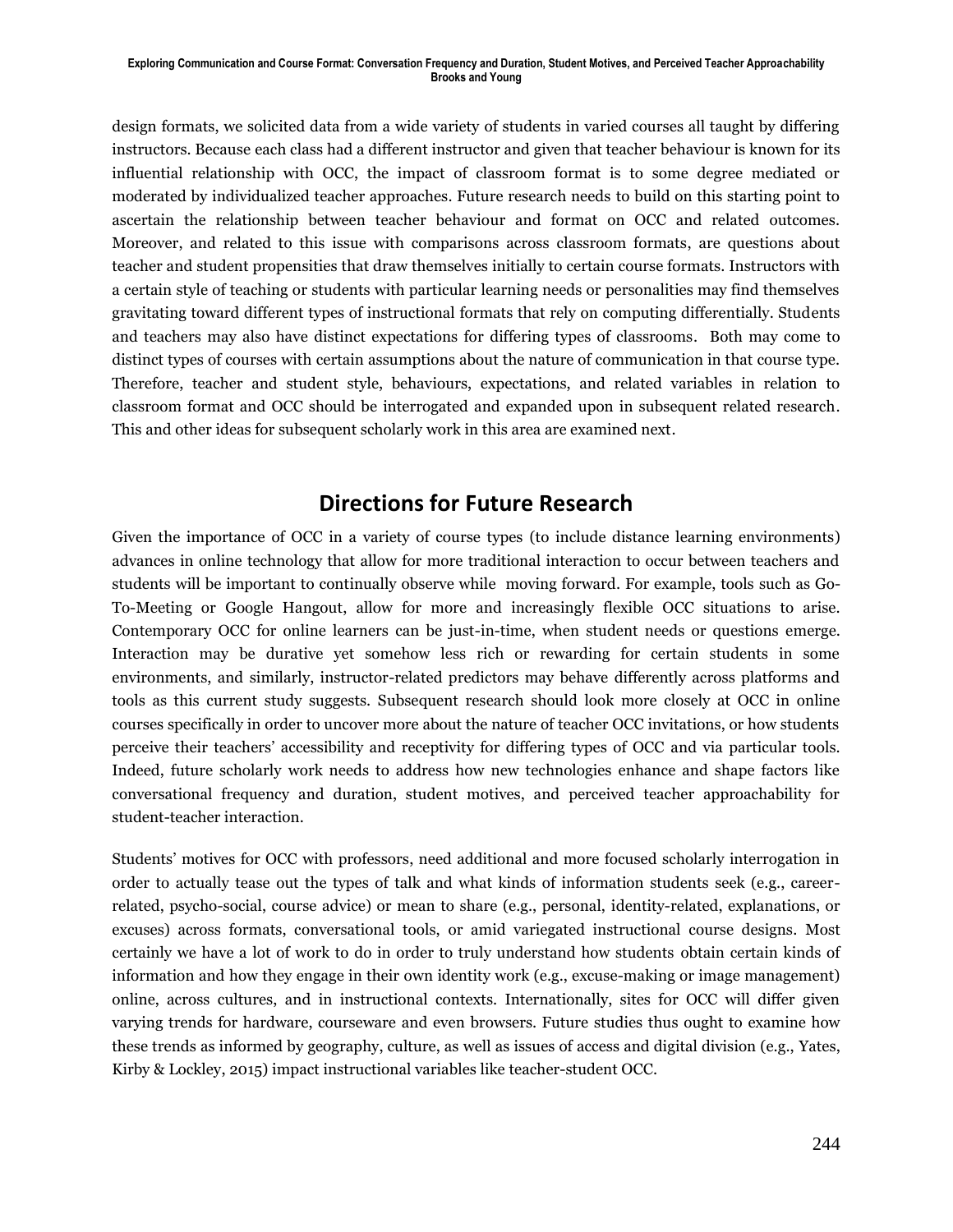Overall, this project contemporizes scholarship on OCC by investigating the influence of course format on student-teacher outside-of-class interaction. As the landscape of instructional design continues to evolve, and given what research shows relative to students' emotion and anxieties in online situations (Brooks, 2015; Brooks & Young, 2015), this study suggests that educators may need to continually reformulate their approach to communication outside of class and in order to aid students in shifting their perceptions of extracurricular contact, and to help them leverage all that can be accomplished virtually with their instructors. OCC remains meaningful regardless of course design, and online learning environments most certainly provide new opportunities for students and teachers to engage with one other. The key to positive evolution toward distinct and innovative course designs may lie in re-envisioning the nature of OCC and how it is best facilitated, encouraged and harnessed to bring about positive student emotion and learning outcomes in 21st century learning experiences.

### References

- Aylor, B., & Oppliger, P. (2003). Out-of-class communication and student perceptions of instructor humor orientation and socio-communicative style. *Communication Education, 52*(2), 122-134.
- Bippus, A. M., Brooks, C. F., Plax, T. G., & Kearney, P. (2001). Students' perceptions of part-time and tenured/tenure-track faculty: Accessibility, mentoring, and extra-class communication. *Journal of the Association for Communication Administration, 30*, 13-23.
- Bippus, A. M., Kearney, P., Plax, T. G., & Brooks, C. F. (2003). Teacher access and mentoring abilities: Predicting the outcome value of extra class communication. *Journal of Applied Communication Research, 31*(3), 260-275. doi: 10.1080/00909880305379
- Bowman, N. D., & Akcaoglu, M. (2014). "I see smart people!": Using Facebook to supplement cognitive and affective learning in the university mass lecture. *The Internet and Higher Education, 23*, 1-8.
- Brooks, C. F. (2010). Toward "hybridised" faculty development for the twenty-first century: Blending online communities of practice and face-to-face meetings in instructional and professional support programmes. *Innovations in Education and Teaching International*, *47*(3), 261-270.
- Brooks, C. F. (2015). Students' perceptions and emotions relative to online assessments in college courses. In L. Liu & D. Gibson (Sr. Eds), *Research Highlights in Technology and Teacher Education 2015*, and Liu, L. & Gibson, D.C. (Eds.), *Society for Information Technology & Teacher Education - Association for the Advancement of Computing in Education (AACE)*, Waynesville, North Carolina, USA: AACE, 167-173.
- Brooks, C. F., & Young, S. L. (2015). Emotion in online college courses: Examining the influence of perceived teacher communication behavior on students' emotional experiences. *Technology, Pedagogy, and Education, 24*(4), 515-527.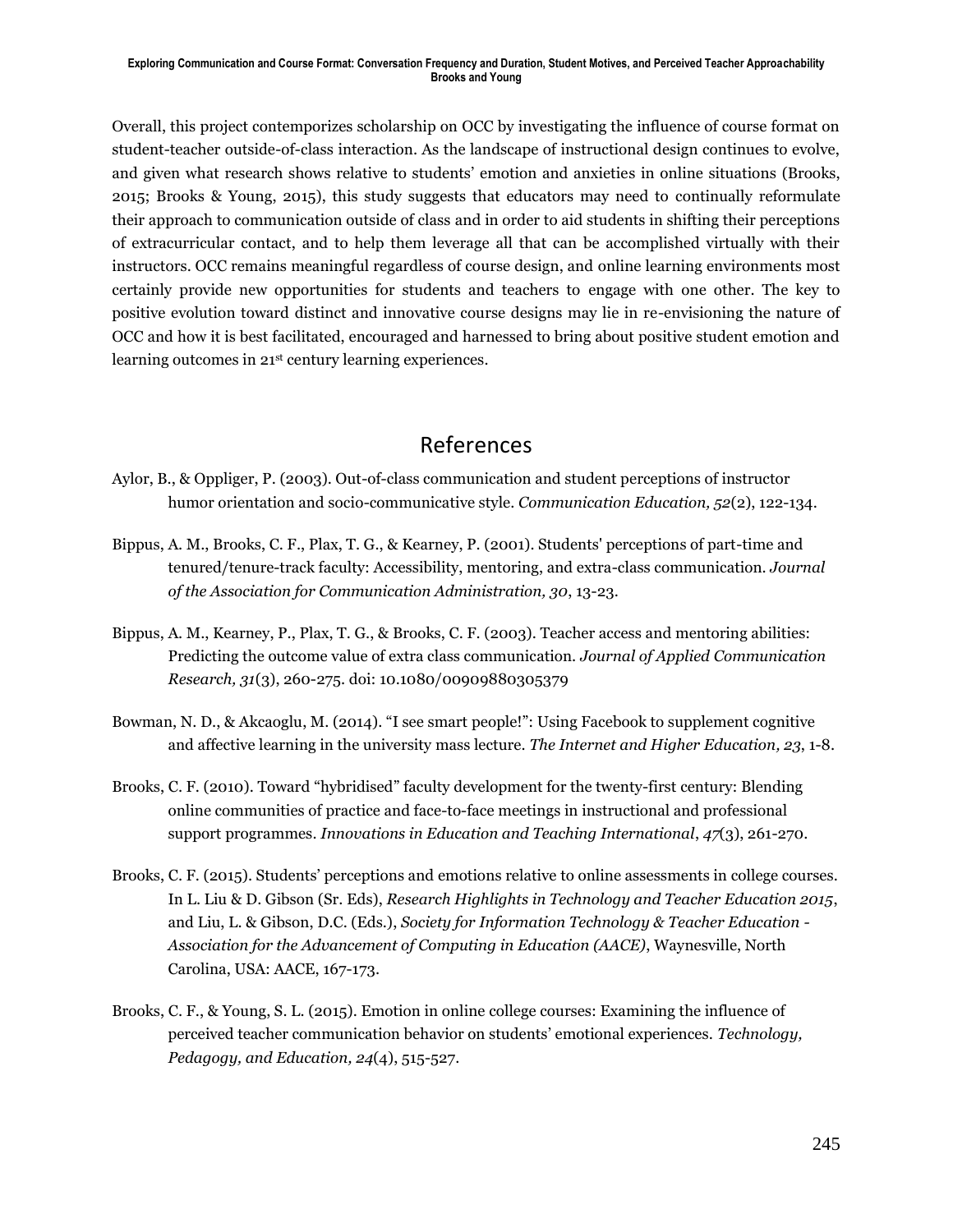- Fusani, D. S. (1994). "Extra-class" communication: Frequency, immediacy, self-disclosure, and satisfaction in student-faculty interaction outside of the classroom. *Journal of Applied Communication Research, 22*, 232-255.
- Jaasma, M. A., & Koper, R. J. (1999). The relationship of student-faculty out-of-class communication to instructor immediacy and trust and to student motivation. *Communication Education, 48*(1), 41- 47. doi: 10.1080/03634529909379151
- Jones, A. C. (2008). The effects of out-of-class support on student satisfaction and motivation to learn. *Communication Education, 57*(3), 373-388.
- Kelly, L., Keaten, J. A., & Finch, C. (2004). Reticent and non-reticent college students' preferred
- communication channels for interacting with faculty. *Communication Research Reports, 21*, 197-209.
- Mansson, D. H., Myers, S. A., & Martin, M. M. (2012). Students' communicative attributes and their outof-class communication with instructors. *Atlantic Journal of Communication, 20*(4), 237-247.
- Martin, M. M., Mottet, T. P., & Myers, S. A. (2000). Students' motives for communicating with their instructors and affective and cognitive learning. *Psychological Reports*, *87*(3), 830-834.
- Martin, M. M., Myers, S. A., & Mottet, T. P. (1999). Students' motives for communicating with their instructors. *Communication Education, 48*, 155-164.
- Myers, S., Martin, M., & Mottet, T. (2002). Students' motives for communicating with their instructors: Considering instructor socio-communicative style, student socio-communicative orientation, and student gender. *Communication Education, 51*(2), 121-133.
- Myers, S., (2004), The relationship between perceived instructor credibility and college student in-class and out-of-class communication. *Communication Reports, 17*(2), 129-137.
- Nadler, L. B., & Nadler, M. K. (2000). Out of class communication between faculty and students: A faculty perspective. *Communication Studies, 51*(2), 176-188.
- Nwabueze, K. K. (2006). Technology class format versus traditional class format in undergraduate algebra. *Technology, Pedagogy and Education, 15*(1), 79-93.
- O'Keeffe, P. (2013). A sense of belonging: Improving student retention. *College Student Journal, 47*(4), 605-613.
- Pascarella, E. T. (1980). Student-faculty informal contact and college outcomes. *Review of Educational Research, 50*(4), 545-595. doi: 10.3102/00346543050004545
- Pascarella, E., & Terenzini, P. (1991). *How college affects students: Findings and insights from twenty years of research*. Jossey-Bass, San Francisco.